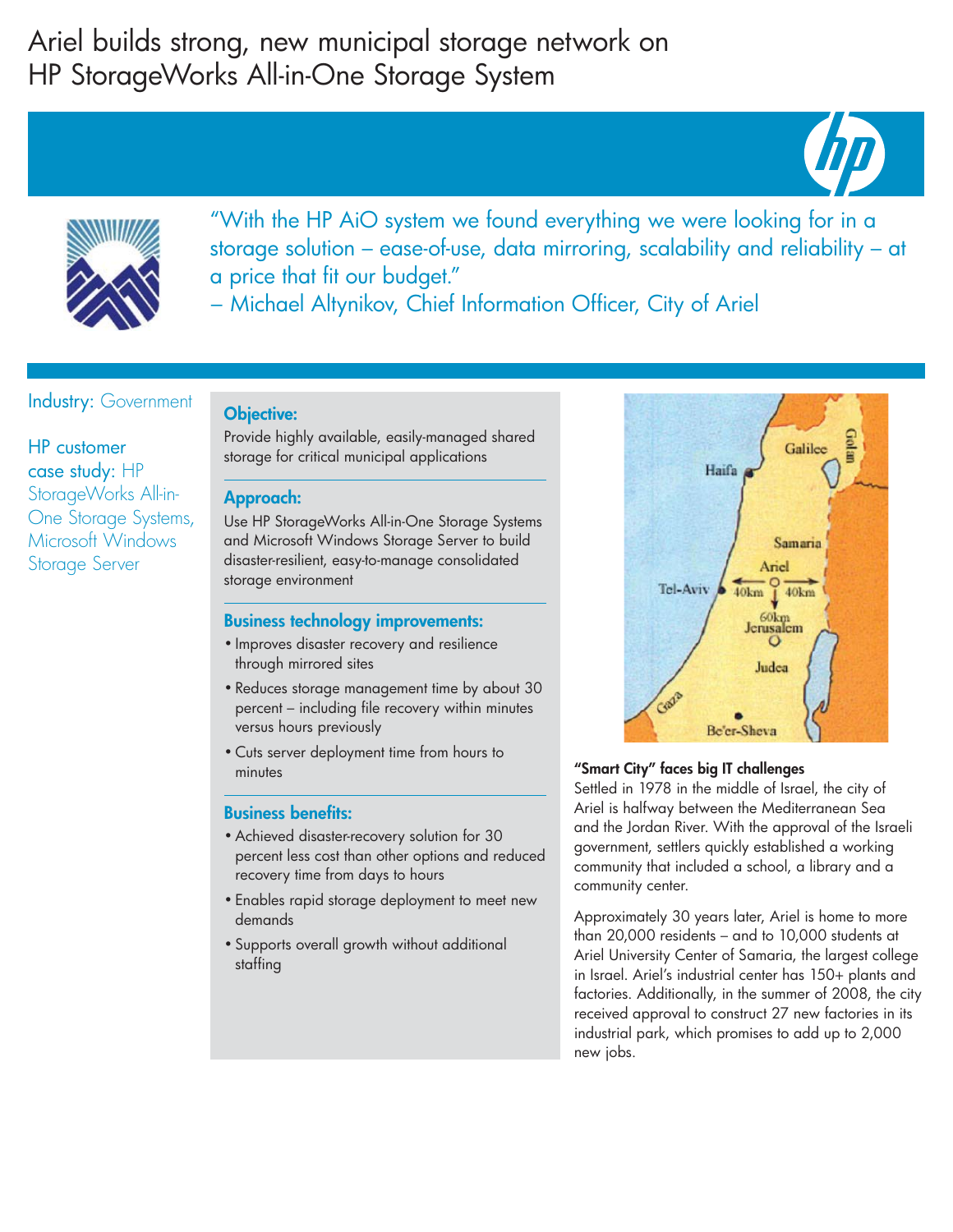"Instead of simply upgrading out-of-date storage servers, we decided to seek a solution that would allow us to maximize our investment in server virtualization, provide true business continuity capabilities, and improve our storage utilization through shared resources and data deduplication."

## − Michael Altynikov, Chief Information Officer, City of Ariel

Ariel's rapid economic and population growth requires state-of-art information technology to manage financial resources, deliver services and conduct government business. Ariel's "Smart City" program promotes the widespread use of technology to provide a closer link between residents and municipal government services.

The city uses a blend of self-managed network resources – as well as Web-based software-as-aservice (SaaS) subscription applications, including a geographic information system (GIS), billing services and enterprise resource planning (ERP) from Israel Local Authorities Data Processing Center, a public company. In early 2008, Ariel's four person technology team began migrating the city's selfmanaged applications off their oldest servers and consolidated them on newer servers, where they run in virtual environments under VMware ESX Server.

Time to break new ground in storage management This virtualization effort led Ariel's technology group to reevaluate the city's data storage resources. The city's three main storage servers could not provide the shared storage infrastructure required to achieve all of VMware's high availability features.



In addition, the direct attached storage on legacy storage servers had led to redundant data stores, since deduplication was not feasible. The three legacy storage servers were also costly due to multiple licensing fees and the labor-intensive individual tapebased backups for each system. Also, recovery using slow tape-based systems could take days following a data loss.

"Our storage utilization was not very effective," explains Ariel's Chief Information Officer Michael Altynikov. "Instead of simply upgrading out-of-date storage servers, we decided to seek a solution that would allow us to maximize our investment in server virtualization, provide true business continuity capabilities, and improve our storage utilization through shared resources and data deduplication."

#### Cost-effective and feature rich: HP AiO meets Ariel's needs

In the summer of 2008, Altynikov and his staff began evaluating available storage options. They looked at solutions from HP, EMC, NetApp, Falconstor and open-source SAN controllers. Early on the selection team ruled out the open-source options because they were not complete solutions and lacked vendor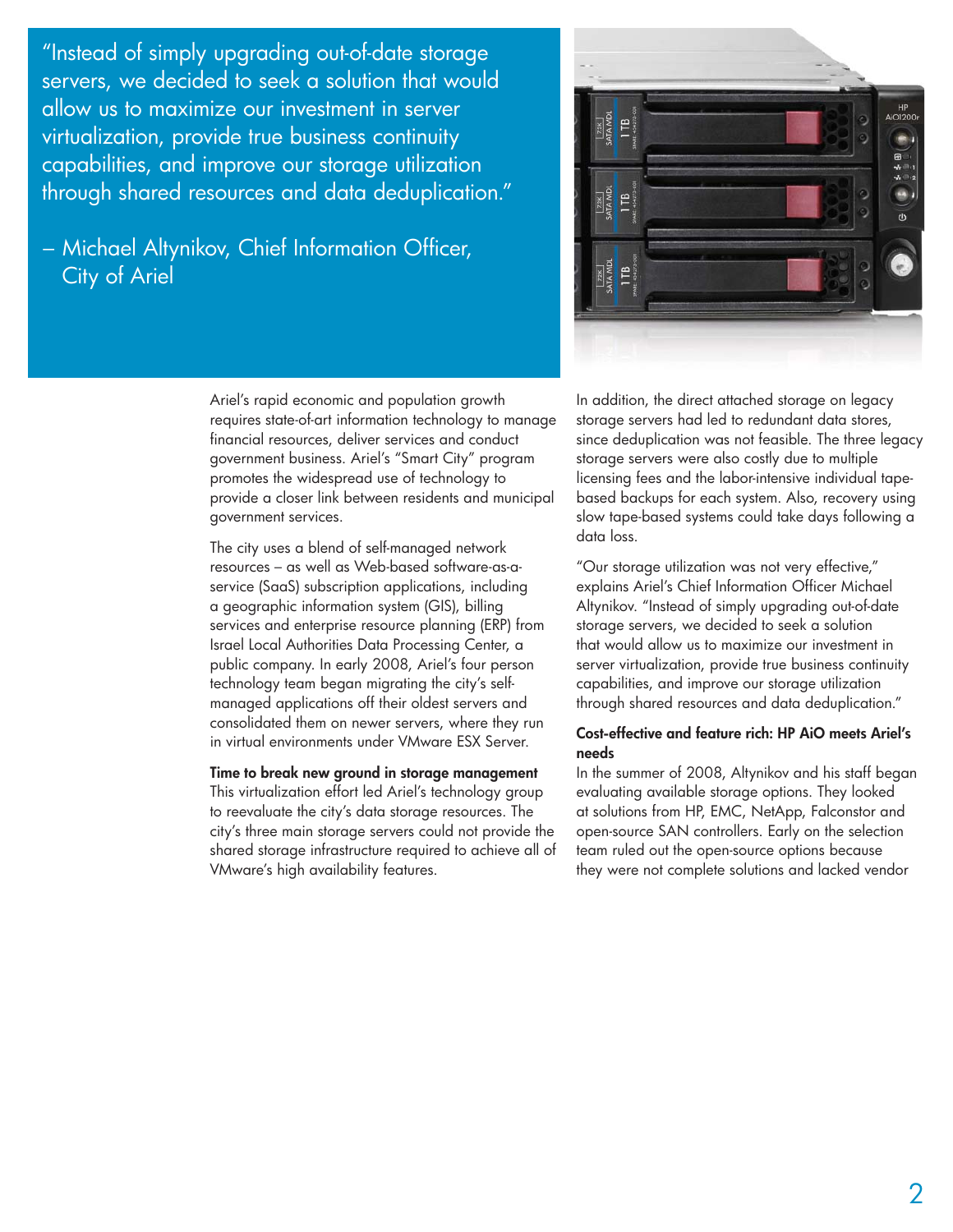"We spend about 30 percent less time managing storage then we did before. We replicate our critical data to our backup site about one kilometer away, which gives us a very high level of disaster-recovery resilience – and eliminates any backup window."

> support. The technology staff carefully considered both NetApp and EMC, but eventually eliminated them due to high cost and improper sizing.

Ultimately, Ariel selected two HP StorageWorks 1200r All-in-One (AiO1200r) Storage Systems, which are based on the HP ProLiant storage server and operate under the Microsoft Windows Storage Server operating system. The AiO1200r provides Ariel with shared and scalable iSCSI storage for any application, as well as built-in data protection.

Altynikov, working through HP partner, One1, met with HP and Microsoft storage experts at HP's offices in Ra'anana, Israel. "It was nice to have actual storage experts available to answer our questions," Altynikov notes. "The HP AiO system offered everything we were seeking and fit within our budget. The HP solution was 30 percent cheaper than NetApp – and about 15 percent less than the EMC solution."

The Ariel IT staff installed the HP AiO systems on their own. "It was easy," Altynikov emphasizes. "It took me about a week in total. For anyone who has set up a Windows server before, it would be very easy. The GUI is simple."

The AiO systems are equipped with highperformance Serial Attached SCSI drives for the reliable storage of frequently accessed data. Ariel



also installed supplemental storage in the form of an HP StorageWorks 60 Modular Smart Array (MSA60) equipped with less costly Serial ATA disks for less intensive storage applications. The MSA60 is attached directly to the AiO system and managed through the same AiO Storage Manager interface, which simplifies the creation, migration, growth and protection of data stores.

#### HP AiO benefits community with savings, efficiency and security

By consolidating its storage from three separate storage servers to a single, centrally managed HP AiO environment, Ariel has achieved all of its initial storage goals and much more. One HP AiO1200r is located in the city's main computing center and the second AiO system is based in the backup data center. The systems are equipped with HP Storage Mirroring Software, which provides asynchronous data replication between the sites.

"We spend about 30 percent less time managing storage then we did before," Altynikov notes. "We replicate our critical data to our backup site about one kilometer away, which gives us a very high level of disaster-recovery resilience – and eliminates any backup window." Ariel's IT group also backs up data off-line to an HP StorageWorks Ultrium tape drive and send tapes off site for additional security.